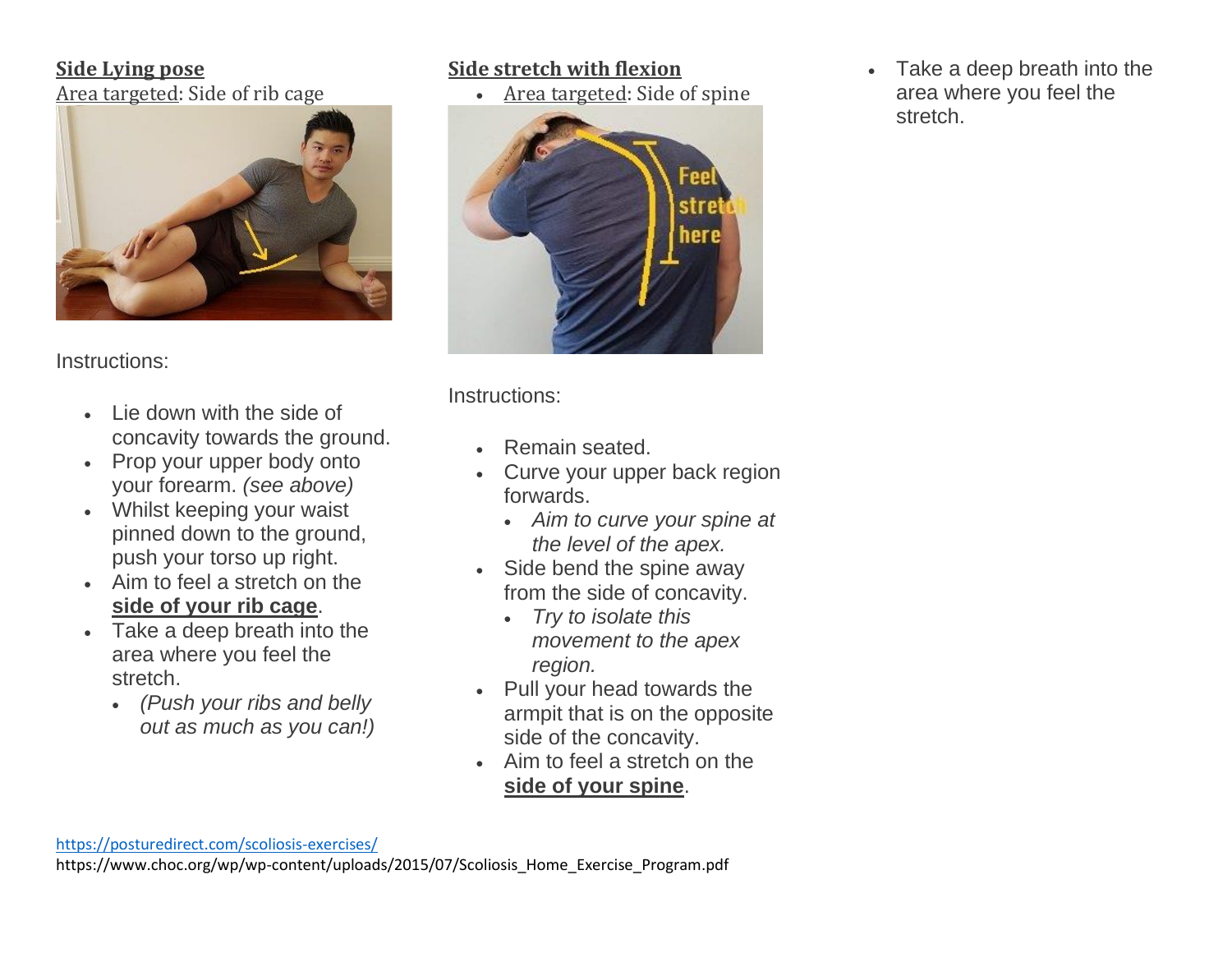# **Side tilt**



Instructions:

- From a standing position, cross the leg on the same side of your concavity behind the other leg.
- Place your hand on the outer hip opposite to the side of the concavity.
- Push your hip towards the side of concavity.
	- Make sure that you do not rotate your pelvis.
- Reach up/over with the arm on the side of the concavity.
- Aim to feel a stretch on the sides of your mid torso.

<https://posturedirect.com/scoliosis-exercises/>

https://www.choc.org/wp/wp-content/uploads/2015/07/Scoliosis\_Home\_Exercise\_Program.pdf

- To get the most out of the stretch, try placing your body at slightly different angles.
- To progress: Hold onto a stationary object with the over reaching arm and allow your body to hang off this arm.



Instructions:

- Lie on top of the equipment of your choice with the side of **convexity** on the lower side.
	- The foam roller should be on the same level of the apex.
- Reach over head with the upper arm.
- Aim to feel a stretch on the upper side *(concavity)*.
- Take deep breaths in this position.
	- The aim of breathing is to increase the stretch.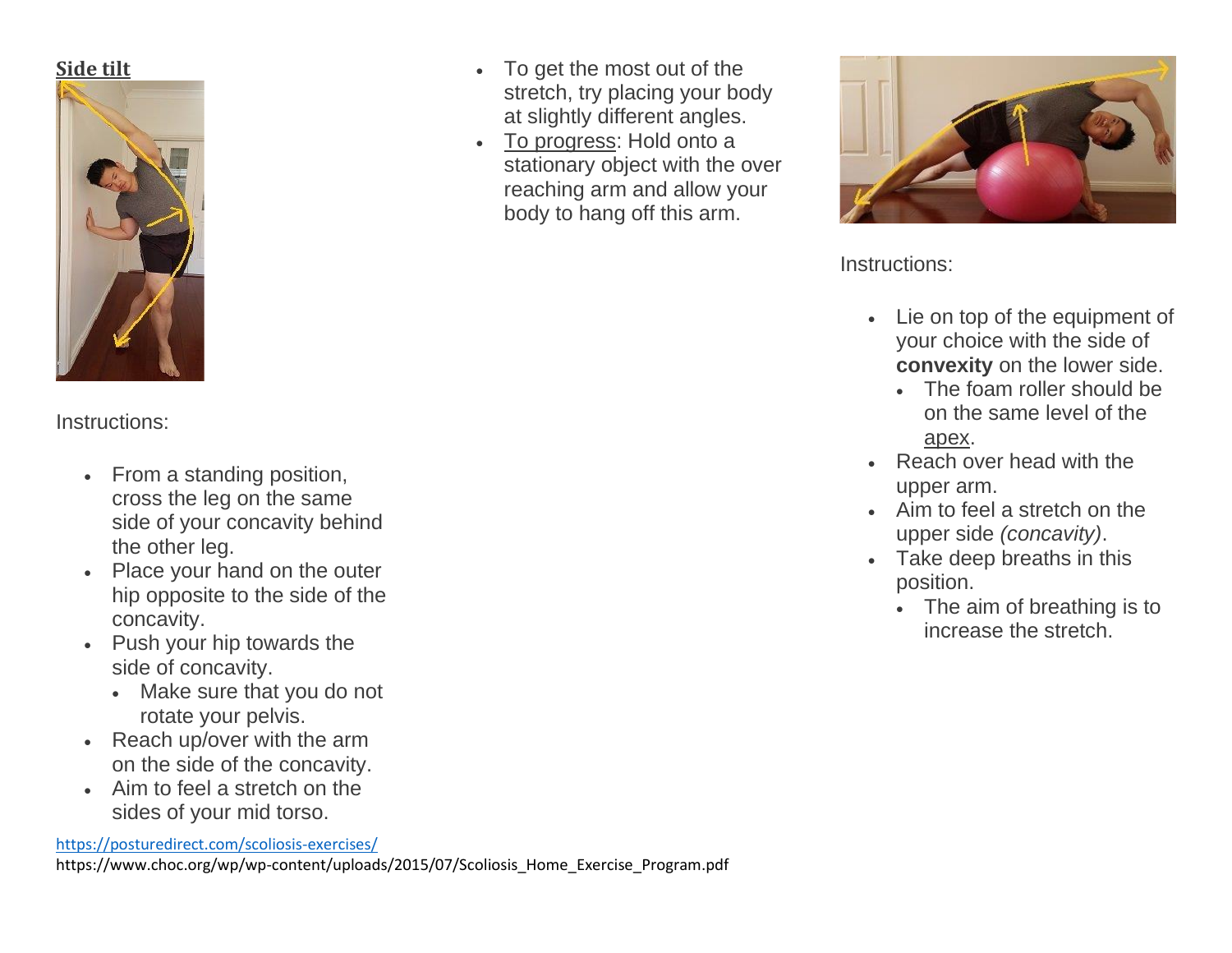### **Translations**



Instructions:

- Sit on the floor in the position as shown above.
- Place the hand on the same side of the thoracic concavity onto the floor.
	- Keep your arm completely locked straight.
- Sink your weight into your hand.
	- Keep the shoulder relaxed. It should naturally shrug up as you do this.
- Bow the apex of your curve towards the side of concavity.
- Aim to feel a:
	- stretch into the concavity
	- muscle contraction on the side of convexity
- Hold 10 seconds.
- Repeat 10 times.

# **Leg drop/Arm reach**



- Stand on the edge of a step with the leg on the opposite side of the lumbar concavity.
- Keep this leg slightly bent and stationary throughout the exercise.
- Perform these movements together:
	- Reach down towards the floor with your other foot

#### <https://posturedirect.com/scoliosis-exercises/>

https://www.choc.org/wp/wp-content/uploads/2015/07/Scoliosis\_Home\_Exercise\_Program.pdf

- Reach your hand up/over your head.
- Bow the apex of your curve towards the side of concavity.
- Aim to feel a:
	- stretch into the concavity
	- muscle contraction on the side of convexity
- Hold for 3 seconds.
- Repeat 20 times.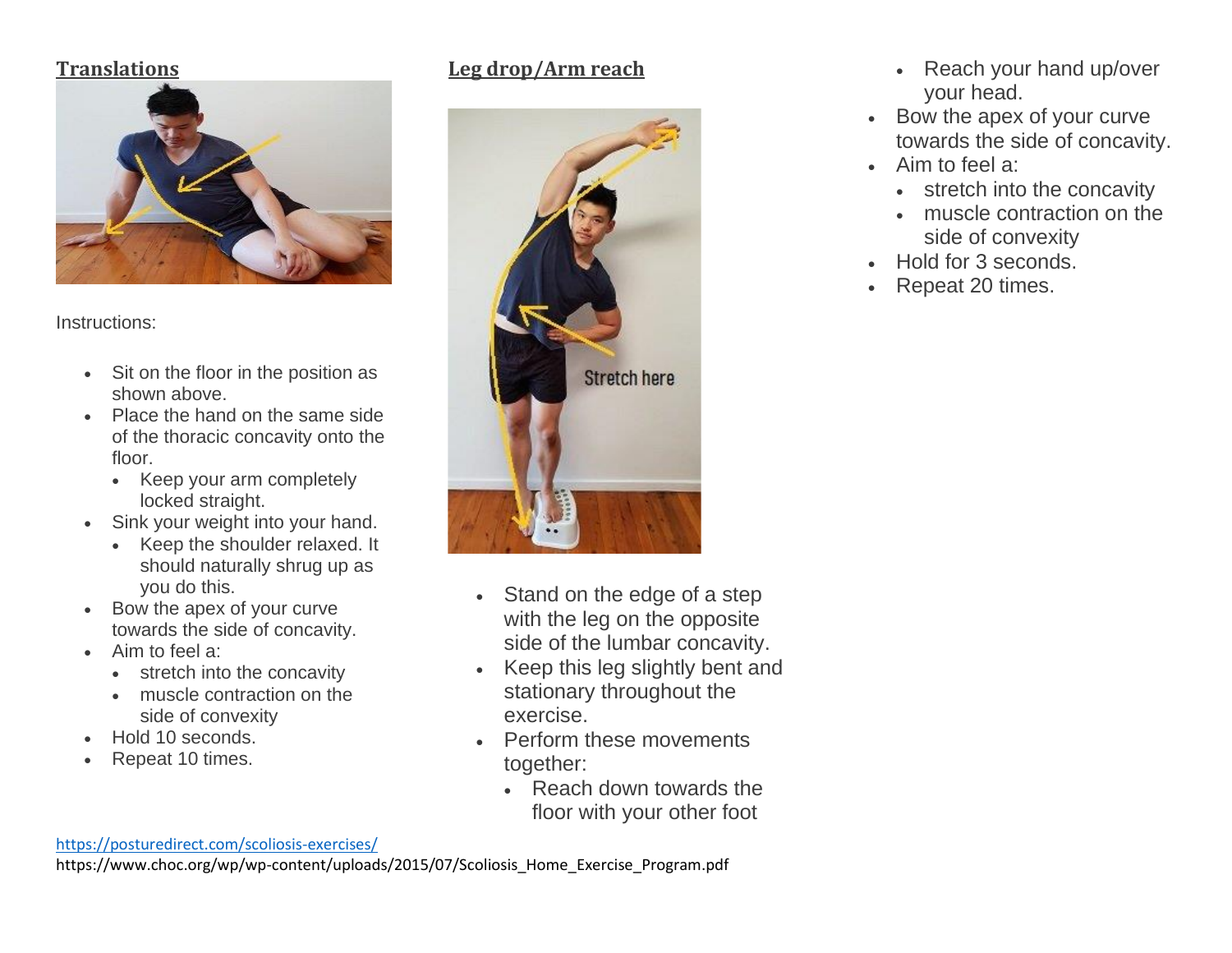## Pelvic Tilts



Lying on back with knees bent and feet flat on the floor. Flatten back by tightening stomach muscles and buttocks. Hold for 5 seconds, breathing normally.

Repeat \_\_10\_\_ times per set. Do \_\_2\_\_ sets per session. Do \_\_1\_\_ sessions per day.

#### **Cat-Cow**



Begin on all fours with your arms directly under your shoulders and knees bent 90 degrees. Slowly round your back up toward the ceiling, then let it sag down to the floor while looking up, and repeat. Make sure to use your entire back for the motion and keep your movements slow and controlled.

### Double-Leg Abdominal Press



Lying on back with knees bent and feet flat on the floor (Photo 1), keeping your back in a neutral position. Raise your legs off the floor one at a time so that your knees and hips are bent at 90° angles (Photo 2, 3).

Push your hands against your knees while pulling your knees toward your hands, which will engage your abdominal muscles (Photo 4). Keep your arms straight! Hold for three deep breaths.